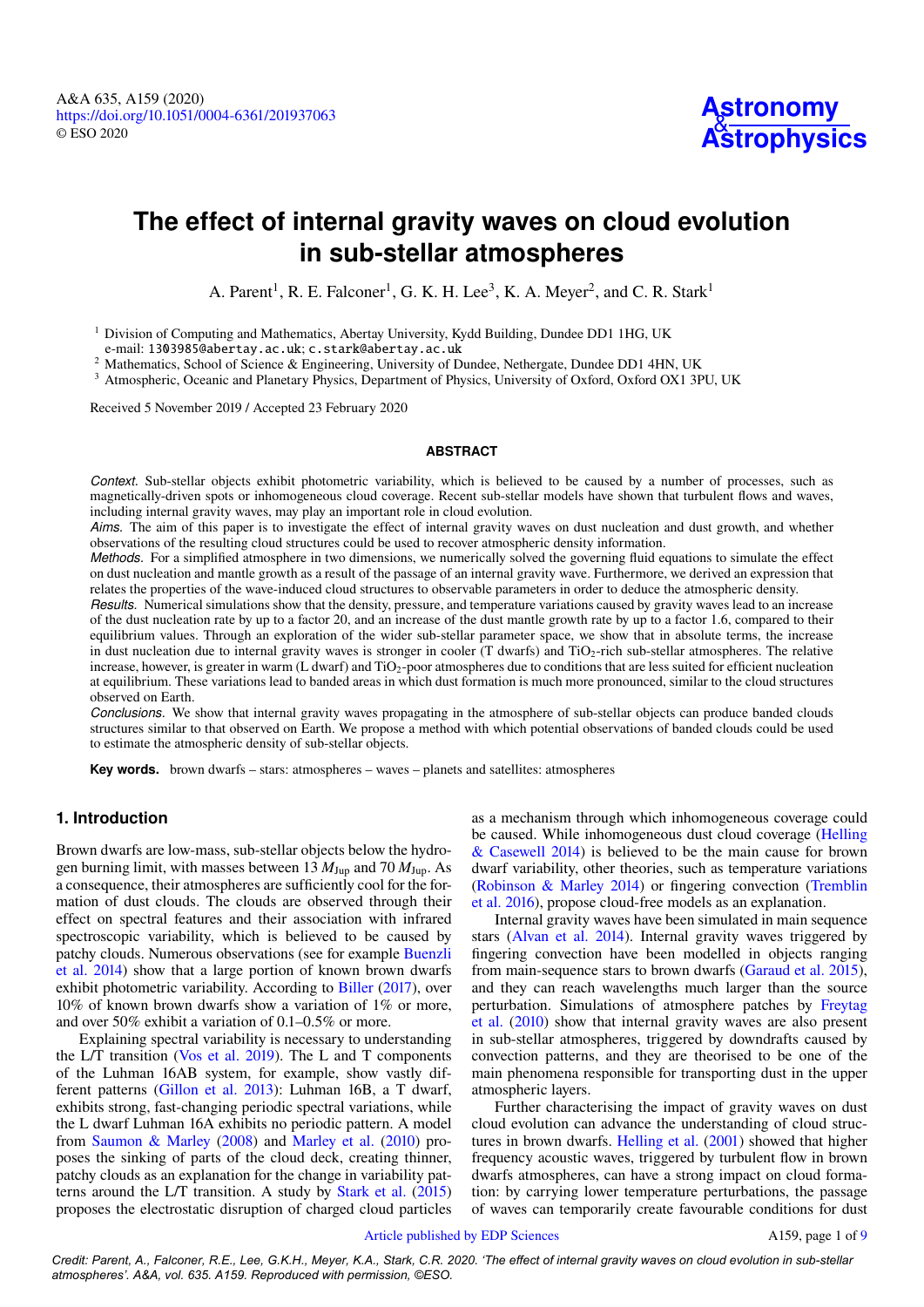nucleation in otherwise dust-hostile environments, leading to the formation of dust over time.

Internal gravity waves are a type of fluid wave that occurs in atmospheres and oceans. Their defining characteristic is that gravity, in the form of buoyancy, is the restoring force that allows disturbances to propagate. Internal gravity waves can be observed in the Earth's atmosphere through their effect on clouds. On Earth, a wave cloud is formed from the passage of an internal gravity wave, triggered by stable air flowing over relief. The vertical displacement of the air forces it to oscillate as the buoyancy force tries to restore equilibrium. As the wave propagates, at the wave peaks the displaced air rises and cools resulting in water vapour condensing, forming droplets and clouds; at the wave troughs, the clouds evaporate due to adiabatic heating, leading to clouds that have a distinct banded structure.

In the case of a gas giant planet or brown dwarf, dust clouds are formed instead of water clouds but an analogous process can occur. In this context, wave clouds can be induced as a result of external fluid motion triggering turbulent flow (such as fingering convection in deeper layers of the atmosphere), whereas gas flow over relief would be expected to be the main cause in the case of a rocky terrestrial exoplanet [\(Roeten et al.](#page-8-15) [2019\)](#page-8-15). In a sub-stellar atmosphere, oscillating parcels of gas can trigger the nucleation of seed particles and enhanced surface mantle growth, forming banded cloud structures. The nucleation rate is a function of density of the nucleating species and the atmospheric temperature. If the passage of the internal gravity wave perturbs the local thermodynamic structure of the atmosphere it can give enhanced nucleation in localised regions.

The aim of this paper is to investigate and characterise the effect of internal gravity waves on the evolution of dust clouds in the atmospheres of sub-stellar objects and its consequences for cloud variability. This paper presents a novel mechanism for potentially diagnosing the gas density of sub-stellar atmospheres from observations of the resulting cloud structures formed from the passage of internal gravity waves. In Sect. [2](#page-1-0) the basic atmospheric model of internal gravity waves, nucleation and mantle growth is described; in Sect. [3](#page-3-0) the numerical methods used to simulate internal gravity waves are presented; in Sect. [4](#page-3-1) the results of the simulations are presented and discussed; Sect. [5](#page-7-0) summarises and discusses the consequences of the results including a possible way of connecting observations to the wave dispersion relation to diagnose the atmospheric density.

### <span id="page-1-0"></span>**2. Sub-stellar internal gravity waves**

For a vertical slice of a sub-stellar atmosphere in hydrostatic equilibrium, the coupled equations of fluid dynamics governing the evolution of the fluid velocity  $u$ , the fluid density  $\rho$ , and the pressure *p*, of an atmospheric parcel, under the influence of gravity  $g$  are:

$$
\frac{\partial \rho}{\partial t} + \nabla \cdot (\rho \mathbf{u}) = 0,\tag{1}
$$

$$
\rho \left[ \frac{\partial u}{\partial t} + (u \cdot \nabla) u \right] = -\nabla p - \rho g, \tag{2}
$$

$$
pp^{-\gamma_a} = \text{const.},\tag{3}
$$

where  $\gamma_a$  is the ratio of specific heats (for a diatomic gas  $\gamma =$ 7/5). In static equilibrium  $u_0 = 0$  and  $\partial/\partial t = 0$ , giving the following equilibrium relationship:

$$
\nabla p_0 = -\rho_0 \mathbf{g},\tag{4}
$$

A159, page 2 of [9](#page-8-14)

where the subscript "0" denotes an equilibrium quantity. For simplicity, in order to capture the fundamental physics, this paper focuses on the effect of gravity waves in the linear regime. We can linearise Eqs.  $(1)$ – $(3)$  by decomposing each variable *Q* into its equilibrium and perturbed value, so that  $Q = Q_0 + Q_1$ . In the non-linear regime  $Q_0 \gg Q_1$ , and powers of  $Q_1$  higher than 1 can be discarded. For clarity, the subscript "1" is omitted in further equations. Linearisation yields the final system of fluid equations:

$$
\frac{\partial \rho}{\partial t} = -\nabla \cdot (\rho_0 \mathbf{u}),\tag{5}
$$

$$
\frac{\partial u}{\partial t} = -\frac{\nabla p}{\rho_0} - \frac{\rho g}{\rho_0}.\tag{6}
$$

To model internal gravity waves, where we deal with incompressible flows  $\nabla \cdot \mathbf{u} = 0$ , we adopted a vorticity-stream function formulation by introducing the vorticity  $\zeta$  and stream function  $\psi$ defined by,

$$
\zeta = \nabla \times \boldsymbol{u},\tag{7}
$$

$$
u = \nabla \times \psi. \tag{8}
$$

Therefore, the governing fluid equations for incompressible flows in the linear regime become,

$$
\frac{\partial \rho}{\partial t} = -(\nabla \times \boldsymbol{\psi}) \cdot \nabla \rho_0,\tag{9}
$$

$$
\frac{\partial \zeta}{\partial t} = -\nabla \times \left(\frac{\rho \mathbf{g}}{\rho_0}\right),\tag{10}
$$

$$
\zeta = \nabla \times (\nabla \times \psi). \tag{11}
$$

where the baroclinic term ( $\nabla \rho \times \nabla p / \rho^2$ ) vanishes since the propagation of internal gravity waves is considered to be an adiabatic process. In an atmospheric vertical plane (*x*, y):

$$
\boldsymbol{u} = (u_x, u_y, 0) = \left(\frac{\partial \psi}{\partial y}, -\frac{\partial \psi}{\partial x}, 0\right),\tag{12}
$$

$$
\mathbf{\psi} = (0, 0, \psi), \tag{13}
$$

$$
\zeta = \left(0, 0, \frac{\partial^2 \psi}{\partial x^2} + \frac{\partial^2 \psi}{\partial y^2}\right),\tag{14}
$$

$$
\mathbf{g} = (0, g, 0). \tag{15}
$$

<span id="page-1-6"></span><span id="page-1-4"></span><span id="page-1-3"></span>This yields the system of equations

$$
\frac{\partial \zeta}{\partial t} = -\frac{g}{\rho_0} \frac{\partial \rho}{\partial x},\tag{16}
$$

$$
\frac{\partial \rho}{\partial t} = \frac{\partial \rho_0}{\partial y} \frac{\partial \psi}{\partial x},\tag{17}
$$

<span id="page-1-1"></span>
$$
\zeta = -\nabla^2 \psi,\tag{18}
$$

where

<span id="page-1-2"></span>
$$
\nabla^2 = \left(\frac{\partial^2}{\partial x^2} + \frac{\partial^2}{\partial y^2}\right). \tag{19}
$$

<span id="page-1-5"></span>To obtain the gravity waves' dispersion relation, Eq. [\(18\)](#page-1-3) is derived with respect to time, and Eq. [\(16\)](#page-1-4) substituted for ∂ζ/∂*t*:

$$
\frac{\partial \zeta}{\partial t} = -\nabla^2 \left[ \frac{\partial \psi}{\partial t} \right] = -\frac{g}{\rho_0} \frac{\partial \rho}{\partial x}.
$$
\n(20)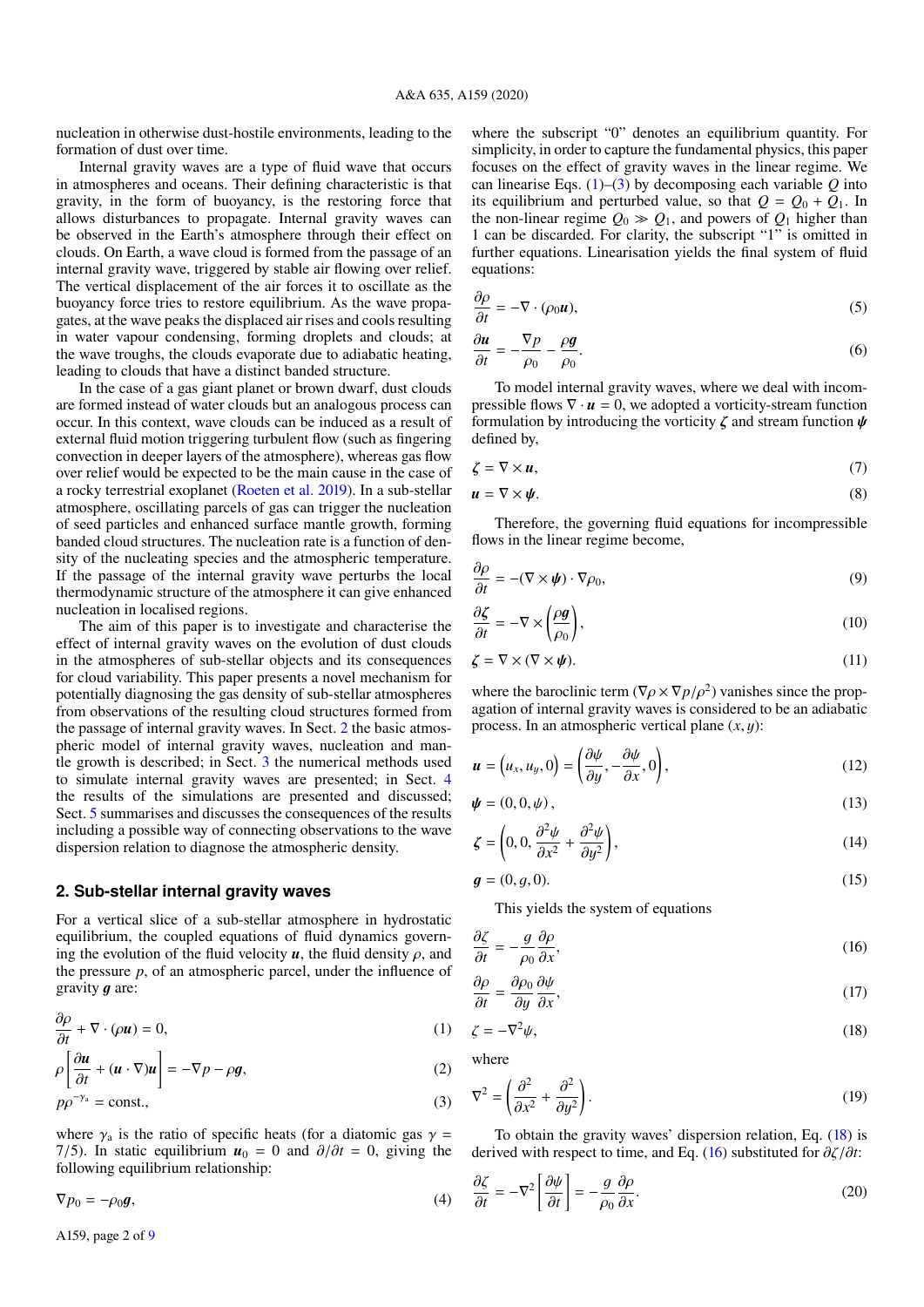*r* 

Differentiating Eq.  $(20)$  with respect to time, and then substituting Eq. [\(17\)](#page-1-6) for ∂ρ/∂*t* yields:

$$
\nabla^2 \left[ \frac{\partial^2 \psi}{\partial t^2} \right] = \frac{g}{\rho_0} \frac{\partial}{\partial x} \left( \frac{\partial \psi}{\partial x} \frac{\partial \rho_0}{\partial y} \right). \tag{21}
$$

At equilibrium,  $\rho_0$  does not vary along *x*, therefore:

$$
\nabla^2 \left[ \frac{\partial^2 \psi}{\partial t^2} \right] = \frac{g}{\rho_0} \frac{\partial \rho_0}{\partial y} \frac{\partial^2 \psi}{\partial x^2} = -N^2 \frac{\partial^2 \psi}{\partial x^2},\tag{22}
$$

where

$$
N = \sqrt{-\frac{g}{\rho_0} \frac{\partial \rho_0}{\partial y}},\tag{23}
$$

is the Brunt-Väisälä buoyancy frequency. In the case of a uniformly stratified atmosphere, assuming a solution of the form  $\psi \approx \exp[-i(\omega t + k_x x + k_y y)]$  the dispersion relation for internal gravity waves becomes [\(Sutherland](#page-8-16) [2010;](#page-8-16) [Vallis](#page-8-17) [2017\)](#page-8-17),

$$
\omega = \sqrt{\frac{N^2 k_x^2}{k_x^2 + k_y^2}},\tag{24}
$$

$$
= N\cos\theta.\tag{25}
$$

Therefore, when the atmospheric density (or equivalently velocity) is perturbed, corresponding oscillations in  $\rho$ ,  $\psi$ , and ζ are triggered, that occur at the Brunt-Väisälä buoyancy frequency *N*. As the wave propagates through the atmosphere, the density variations can affect the resulting nucleation and mantle growth rates.

#### *2.1. Dust nucleation*

To quantify the impact of passing waves on dust formation, we used the equation of modified classical nucleation theory pre-sented by [Gail et al.](#page-8-18) [\(1984\)](#page-8-18); [Helling et al.](#page-8-13) [\(2001\)](#page-8-13), which defines the nucleation rate *J*∗, the number of nucleating centres formed per second per unit volume  $[m^{-3} s^{-1}]$ , as:

$$
J_* = \frac{n_x}{\tau} Z \exp\left[ (N_* - 1) \ln S - \left( \frac{T_\theta}{T} \right) \frac{N_* - 1}{(N_* - 1)^{1/3}} \right],\tag{26}
$$

where *T* is the temperature;  $\tau$  is the seed growth time scale for the gaseous nucleation species *x*; *N*<sup>∗</sup> is the size of the critical cluster;  $n_x$  is the number density of the nucleating species; *Z* is the Zeldovich factor; *S* is the supersaturation ratio; defined as follows:

$$
\tau = n_x v_{\text{rel},x} N_*^{2/3} A_0,\tag{27}
$$

$$
N_* = 1 + \left(\frac{2T_{\theta}}{3T \ln S}\right)^3,\tag{28}
$$

$$
Z = \left[\frac{T_{\theta}}{9\pi T} (N_{*} - 1)^{4/3}\right]^{1/2},
$$
\n
$$
S = \frac{p_{x}}{2}
$$
\n(29)

$$
S = \frac{P\lambda}{P_{\text{sat},x}},\tag{30}
$$

where,

$$
\ln (p_{\text{sat,x}}) = 35.8027 - \frac{74734.7}{T} \text{ [dyn]}, \quad T \in [500, 2500] \text{ K},\tag{31}
$$

$$
v_{\text{rel},x} \approx \sqrt{\frac{k_{\text{B}}T}{2\pi m_x}},\tag{32}
$$

$$
T_{\theta} = \frac{4\pi r_0^2 \sigma}{k_B},\tag{33}
$$

$$
a_0 = \left(\frac{3Am_p}{4\pi\rho_m}\right)^{1/3},\tag{34}
$$

and  $p_x$  is the partial pressure of the nucleating species *x*;  $p_{\text{sat},x}$  is the saturation vapour pressure of the nucleating species  $x$ ;  $\sigma$  is the surface tension of the nucleating species;  $r_0$  is the hypothetical monomer radius;  $A_0 = 4\pi r_0^2$  is the hypothetical monomer surface area;  $m_x$  is the mass of a monomer particle;  $m_p$  is the proton mass; *A* is the atomic weight of the monomer;  $\rho_m$  is the dust material density; and  $v_{rel}$  is the thermodynamic equilibrium velocity for the nucleating species studied  $(TiO<sub>2</sub>$  for this paper).

<span id="page-2-3"></span>For this paper, we assumed a constant value for the surface tension of TiO<sub>2</sub>,  $\sigma_{\text{TiO}_2} = 0.618 \,\text{J m}^{-2}$  (see [Helling et al.](#page-8-13) [2001;](#page-8-13) [Lee et al.](#page-8-19) [2015\)](#page-8-19), and a density  $\rho_m \approx 4230 \text{ kg m}^{-3}$  for TiO<sub>2</sub>. In the context of an internal gravity wave propagating through a substellar atmosphere, the wave perturbs the local atmospheric gas density and hence the temperature (via  $T\rho^{1-\gamma_a}$  = const.) in an adiabatic process. As a result, the passage of the wave perturbs the nucleation rate *J*∗.

#### *2.2. Mantle growth*

Once nucleation has established a material surface onto which material can accumulate, dust growth occurs via gas-phase surface chemistry (Eq. (24) in [Helling & Woitke](#page-8-20) [2006\)](#page-8-20). We consider a spherical dust grain of radius  $a$ , of mass  $m_d$ , and let  $n$  be the number density of the gas phase. The dust grain absorbs gas molecules at a rate  $\alpha \pi a^2 n \langle v \rangle$ , where  $\langle v \rangle$  is the mean gas molecular speed and  $\alpha$  is the sticking probability that a molecule is absorbed (the sticking factor). Therefore, the mass of the dust grain  $m_d$  evolves in time as

$$
\frac{dm_d}{dt} = \alpha \pi a^2 nm \langle v \rangle = \alpha \pi a^2 \rho \langle v \rangle,
$$
\n(35)

<span id="page-2-1"></span>where  $\rho =$  nm is the gas mass density. The mass of a dust grain can be written as  $m_d = \frac{4}{3}\pi a^3 \rho_m$ , where  $\rho_m$  is assumed to be constant. Therefore, the time evolution of the radius of a dust grain is

<span id="page-2-0"></span>
$$
\frac{da}{dt} = \frac{\alpha \rho \langle v \rangle}{4\rho_m} = \gamma,
$$
\n(36)

where  $\gamma$  is the growth rate from absorption in units of [ms<sup>-1</sup>]. Eq. [\(36\)](#page-2-0) is the archetypal equation describing the absorption of material onto the surface of a dust grain. It is consistent with the dust growth equations presented in [Helling et al.](#page-8-13) [\(2001\)](#page-8-13), albeit in a much simplified form but still encapsulating the fundamental underlying physics. Furthermore, Eq. [\(36\)](#page-2-0) is also consistent with mantle growth via ion accretion when dust grains are immersed in a plasma (Eq. (18) in [Stark & Diver](#page-8-21) [2018\)](#page-8-21). Without loss of generality, to investigate the effect of internal gravity waves on the mantle growth rate we simplify the expression by introducing  $\rho_s$ , the density of the gas-phase accreting species, defined as  $\rho_s = f_s \rho$ , where  $0 \le f_s \le 1$  is the fraction of the surrounding gas composed of the accreting species,

<span id="page-2-2"></span>
$$
\gamma = \frac{f_s \rho v_{\text{rel,s}}}{4\rho_{\text{m}}},\tag{37}
$$

where we have set  $\alpha = 1$  to obtain the optimal growth rate; and  $\langle v \rangle = v_{\text{rel,s}}$ . Introducing  $f_s$  allows us to generalise the effect of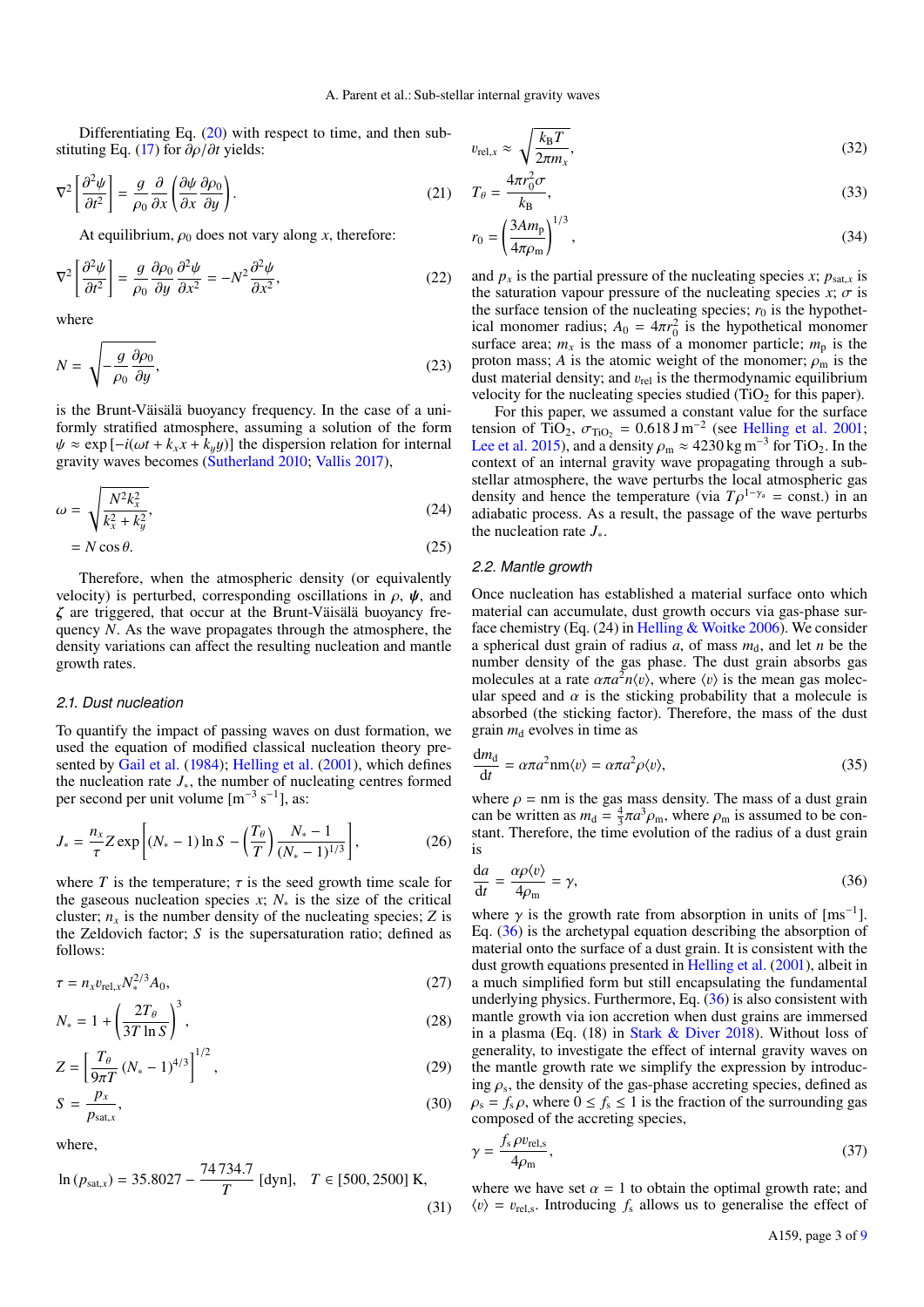different gas-phase species, with varying relative abundances in the gas-phase, participating in surface chemistry leading to mantle growth.

#### <span id="page-3-0"></span>**3. Numerical simulations**

## *3.1. Model equations*

The linearised governing equations can be cast in nondimensional form, defining

$$
\tau = t/T,\tag{38}
$$

$$
\xi = x/L,\tag{39}
$$

$$
\lambda = y/L,\tag{40}
$$

$$
a = \zeta T,\tag{41}
$$

$$
b = \rho L^3 / M,\tag{42}
$$

$$
c = \psi T / L^2,\tag{43}
$$

$$
\beta = gT^2/L,\tag{44}
$$

where *L*, *T*, and *M* are characteristic values of length, time, and mass respectively. Therefore, in non-dimensional form, Eqs.  $(16)$ – $(18)$  become

$$
\frac{\partial a}{\partial \tau} = -\frac{\beta}{a_0} \frac{\partial b}{\partial \xi},\tag{45}
$$

$$
\frac{\partial b}{\partial \tau} = \frac{\partial a_o}{\partial \lambda} \frac{\partial c}{\partial \xi},\tag{46}
$$

$$
a = -\frac{\partial^2 c}{\partial \xi^2} - \frac{\partial^2 c}{\partial \lambda^2}.
$$
\n(47)

Casting the model equations in non-dimensional form lets us observe the characteristic behaviour of internal gravity waves without loss of generality.

#### <span id="page-3-7"></span>*3.2. Methods*

To solve the system of fluid Eqs.  $(45)$ – $(47)$  numerically, we used a combination of the leapfrog method for Eqs. [\(45\)](#page-3-2) and [\(46\)](#page-3-4), and Successive Over-Relaxation (SOR) for Eq. [\(47\)](#page-3-3) [\(Vetterling](#page-8-22) [et al.](#page-8-22) [1992;](#page-8-22) [Mittal](#page-8-23) [2014\)](#page-8-23). SOR requires that the value of  $\zeta$  from Eq. [\(18\)](#page-1-3) be known at the boundaries of the domain. In order to minimise the artefacts caused by boundaries, we used a domain large enough that over short timescales, the waves' perturbations do not reach the boundaries. Additionally, values of  $\rho$ ,  $\psi$ ,  $\zeta$ , and their spatial first-order derivatives were interpolated using thirdorder polynomial interpolation. The internal gravity waves were triggered by creating a Gaussian density perturbation initial condition in the centre of the numerical domain, that was modulated in time by a sine wave with a period equal to a multiple of the local buoyancy frequency,

$$
\rho_1 = \rho_A \sin(\omega \tau) \exp(-\varsigma r^2),\tag{48}
$$

where  $\rho_A$  is the maximum amplitude of the perturbation;  $\zeta$  is the spread parameter; and *r* is the distance to the centre of the numerical domain. The resulting wave solutions were used to calculate the nucleation (Eq.  $(26)$ ) and dust mantle growth (Eq.  $(37)$ ) rates as a result of the propagating internal gravity waves. The simulation parameters are presented in Table [1.](#page-3-5)

#### *3.3. Sub-stellar atmospheric model*

The aim of this paper was to investigate the effects of internal gravity waves on the evolution of dust clouds in sub-stellar

Table 1. Parameters used for numerical simulations.

<span id="page-3-5"></span>

| Parameter  | Value                 |                                |
|------------|-----------------------|--------------------------------|
| $n_{r}$    | 2000                  | No. of grid points along $x$   |
| $n_y$      | 1000                  | No. of grid points along $y$   |
| h          | $1 \times 10^{-3}$    | Spacial mesh increment         |
| $\omega$   | [0.25, 1.0]           | Driving perturbation frequency |
| $n_{\tau}$ | 50                    | Total no. of time steps        |
| $d\tau$    | $T_{\omega}/n_{\tau}$ | Temporal mesh increment        |

Table 2. Models presented in Figs. [1](#page-4-0) and [3.](#page-4-1)

<span id="page-3-6"></span>

| Key         | $T_{\rm eff}$ | $\log q$ | Description               |
|-------------|---------------|----------|---------------------------|
| <b>BD</b>   | 1500 K        | 5.0      | Brown dwarf (simulations) |
| <b>TD</b>   | 1200 K        | 4.5      | Typical T dwarf           |
| LD          | 2000K         | 45       | Typical L dwarf           |
| <b>LGTD</b> | 1200 K        | 3 O      | Low-gravity T dwarf       |
| LGL D       | 2000K         | 3 Q      | Low-gravity L dwarf       |

<span id="page-3-4"></span><span id="page-3-3"></span><span id="page-3-2"></span>atmospheres. To this end, we considered a brown dwarf atmosphere characterised by  $T_{\text{eff}} = 1500 \text{ K}$  and  $\log q = 5.0$  (see Fig. [1\)](#page-4-0) as an exemplar sub-stellar atmosphere, and we used data published in [Stark et al.](#page-8-24) [\(2013\)](#page-8-24) as input for our numerical simulations. Figure [1](#page-4-0) and Table [2](#page-3-6) also give the profiles of typical and low-gravity L and T dwarfs for context, to place the simulations in a wider range of brown dwarfs examples. The atmospheric data was generated by the DRIFT-PHOENIX model atmosphere and cloud formation code [\(Hauschildt & Baron](#page-8-25) [1999;](#page-8-25) [Helling](#page-8-26) [et al.](#page-8-26) [2004;](#page-8-26) [Helling & Woitke](#page-8-20) [2006;](#page-8-20) [Witte et al.](#page-8-27) [2009,](#page-8-27) [2011\)](#page-8-28). We note that the atmospheric extension  $y$  (Fig. [1;](#page-4-0) middle panel) is measured from the top of the atmosphere.

The atmosphere model used as input is one-dimensional; for this study, we assumed a horizontally uniform atmosphere at equilibrium, and expanded the model to two dimensions. We chose the characteristic length *L* (see Sect. [3.2\)](#page-3-7) to be the height of the simulation domain  $(10<sup>4</sup>m)$ . The numerical domain was defined by the geometric extension  $y \in [25 \text{ km}, 35 \text{ km}]$ ; the pressure  $p_0 \text{ } \in [3 \times 10^{-5} \text{ bar}, 3 \times 10^{-3} \text{ bar}]$ ; the temperature  $T_0$  ∈ [700 K, 850 K]; and the density  $\rho_0 \in [10^{-7} \text{ kg m}^{-3}, 10^{-5} \text{ kg m}^{-3}]$ . For these conditions,  $n_{\text{TiO}_2}/n = \text{const.} \approx 10^{-17}$  (see Fig. [2\)](#page-4-2). The perturbation length scale was of the order of  $10<sup>3</sup>$  m.

# <span id="page-3-1"></span>**4. Results**

In a stratified sub-stellar atmosphere, perturbing the background density by vertically displacing a fluid parcel triggers vertical oscillations as the buoyancy force tries to restore equilibrium. The resulting density variations propagate through the atmosphere at the Brunt-Väisälä buoyancy frequency. Figure [3](#page-4-1) shows the buoyancy period  $T_N = 2\pi/N$  as a function of pressure *p* for the sub-stellar atmosphere characterised by  $T_{\text{eff}} = 1500 \text{ K}$  and  $\log g = 5.0$ . The buoyancy period is of the order of 10 s across the extent of the atmosphere, with the maximum period occurring at high atmospheric pressures. Also shown in Fig. [3,](#page-4-1) for context, are the buoyancy periods profiles of typical L and T dwarfs (periods of the order of 10–100 s), and low-gravity L and T dwarfs (longer buoyancy periods, of the order of 1000 s). In comparison, [Buenzli et al.](#page-8-0) [\(2014\)](#page-8-0) observe spectroscopic variations on timescales of 100–1000 s. The key parameter distinguishing between the buoyancy period for different atmospheric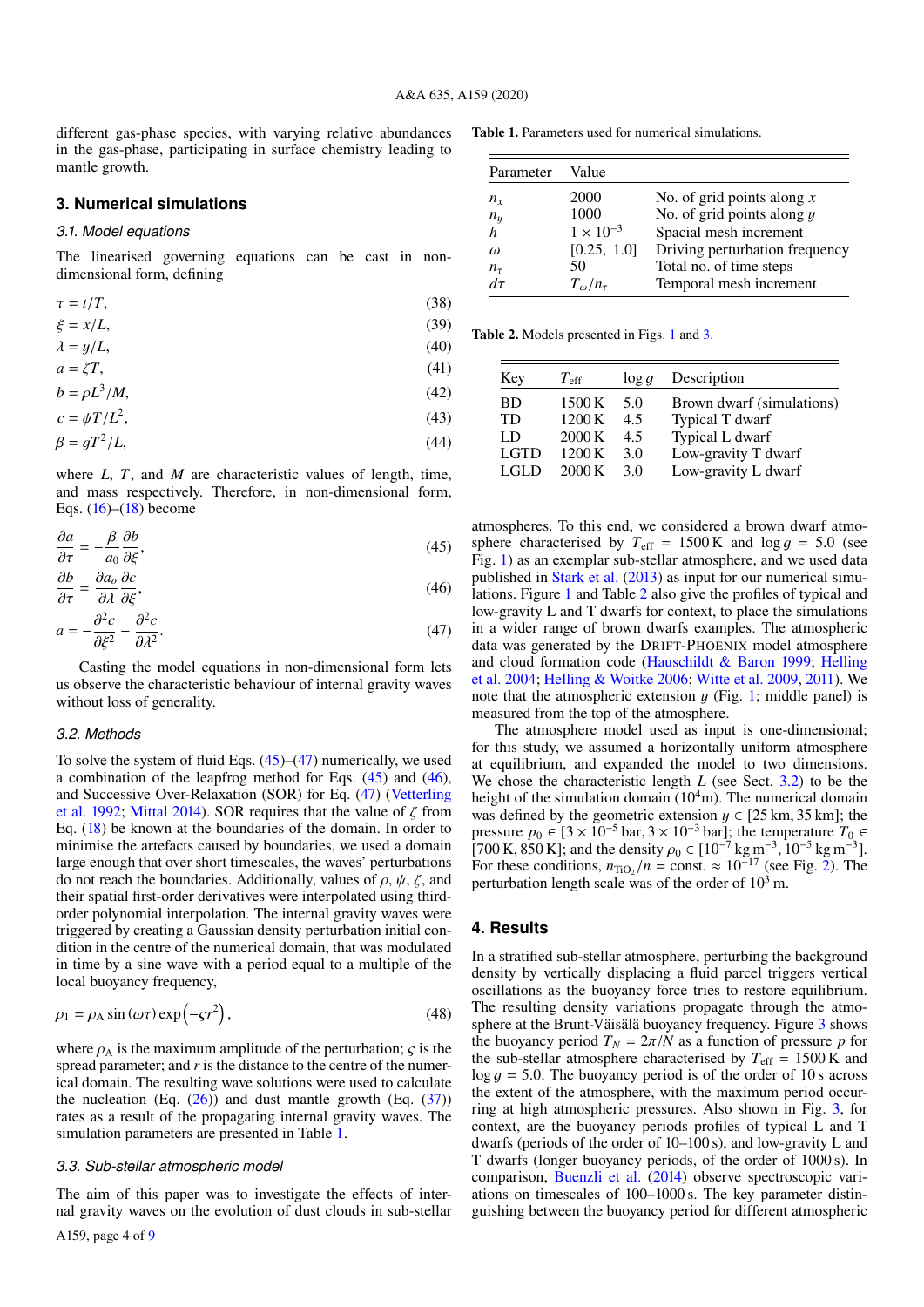

<span id="page-4-0"></span>[Fig. 1.](http://dexter.edpsciences.org/applet.php?DOI=10.1051/0004-6361/201937063&pdf_id=0) Atmospheric diagram (*p*, *T*; *top panel*), (*p*, y; *middle panel*), and (*p*, ρ; *bottom panel*) for the DRIFT-PHOENIX brown dwarf atmosphere model used in numerical simulations (BD:  $T_{\text{eff}} = 1500 \text{ K}$ , log  $q = 5.0$ , published by [Stark et al.](#page-8-24) [2013](#page-8-24) and [Rodríguez-Barrera et al.](#page-8-29) [2018\)](#page-8-29). Additional profiles for typical (LD, TD:  $log (g) = 4.5$ ) and low-gravity (LGLD, LGTD:  $log (q) = 3.0$ ) L dwarf ( $T_{\text{eff}} = 2000 \text{ K}$ ) and T dwarf  $(T_{\text{eff}} = 1200 \text{ K})$  models are shown for context (see also Table [2.](#page-3-6))



<span id="page-4-2"></span>[Fig. 2.](http://dexter.edpsciences.org/applet.php?DOI=10.1051/0004-6361/201937063&pdf_id=0) Plot of the partial number density of  $TiO<sub>2</sub>$  at equilibrium for the model used in simulations ( $\log g = 5.0$ ,  $T_{\text{eff}} = 1500 \text{ K}$ ). In the range of pressures used in the simulations ( $10^{-5}$  bar),  $n_{\text{TiO}_2}/n$  is constant around 10−<sup>17</sup> .



<span id="page-4-1"></span>[Fig. 3.](http://dexter.edpsciences.org/applet.php?DOI=10.1051/0004-6361/201937063&pdf_id=0) Buoyancy period  $T_N = 2\pi/N$  for the DRIFT-PHOENIX brown dwarf ( $\log g = 5.0$ ,  $T_{\text{eff}} = 1500 \text{ K}$ ) atmosphere model used in numerical simulations, as well as typical and low-gravity L and T dwarfs (see Fig. [1,](#page-4-0) Table [2\)](#page-3-6). The range of periods for higher surface gravity levels  $(10^{1} - 10^{2}s)$  is consistent with the atmospheric models and simulation results published by [Freytag et al.](#page-8-12) [\(2010\)](#page-8-12). In lower-density brown dwarfs, the buoyancy period rises to the order of  $10<sup>3</sup>$  s.

models is the surface gravity; since  $T_N \propto g^{-1/2}$ , objects with lower surface gravity will have a longer buoyancy periods. In the case of a neutrally stratified atmosphere (i.e.  $N = 0$ ), the potential temperature is constant with atmospheric height and internal gravity waves cannot propagate [\(Sutherland](#page-8-16) [2010\)](#page-8-16). This scenario is expected deeper in the atmosphere at higher gas pressures (for example, see [Tremblin et al.](#page-8-30) [2015,](#page-8-30) [2019\)](#page-8-31).

The wavelength of the internal gravity wave is determined by the spatial length-scale of the instigating perturbation driving the oscillation, and consequently sets the speed of propagation. If the initial density variation is driven by an external source, such as convective motions or large-scale turbulent motions, the frequency of the wave is set by the frequency of the source for frequencies below the buoyancy frequency. In sub-stellar atmospheres the length scale of convective motions deep in the atmosphere is related to the atmospheric pressure scale height by a factor between 1 and  $10^2$  [\(Marley & Robinson](#page-8-32) [2015;](#page-8-32) [Tremblin et al.](#page-8-31) [2019\)](#page-8-31) – for example,  $l_{\text{conv}} \approx 10^3$  km in [Freytag](#page-8-12) [et al.](#page-8-12)  $(2010)$  – varying with timescales of the order of  $10<sup>3</sup>$  s [\(Tremblin et al.](#page-8-31) [2019\)](#page-8-31).

Figure [4](#page-5-0) shows the characteristic St Andrews cross pattern emanating from density perturbation located at the centre of the numerical domain, for the example driving frequency  $\omega = 0.25N$  and a driving perturbation amplitude  $\rho_A = 0.2 \rho_0$ . In an adiabatic process the density variations are accompanied by sympathetic variations in temperature  $(T \propto \rho^{\gamma_a-1} = \rho^{2/5})$ that go on to affect the local nucleation rate and surface man-tle growth rate. Figure [4](#page-5-0) shows that areas where  $\rho$  is reduced by the passage of internal gravity waves are the areas with the largest increase of dust nucleation. The number density  $n<sub>x</sub>$  of the nucleating species is a component of the total gas density  $\rho = \sum_{s} m_{s} n_{s}$  (see Fig. [2,](#page-4-2) showing the relationship between *n* and  $n_{\text{TiO}_2}$ ). Variations of  $\rho$  propagated by passing gravity waves are therefore reflected in the partial density of the nucleating species  $n_{\text{TiO}_2}$ , which in turns leads to an adiabatic change in temperature both of the total gas phase and its components. The primary effect that drives the variation in nucleation rate is the temperature variation: as the density increases (decreases) there is a corresponding adiabatic increase (decrease) in the temperature. Increasing (decreasing) the temperature of the nucleating species in this way, decreases (increases) the supersaturation ratio, *S*. Efficient nucleation is only possible for temperatures  $T_0$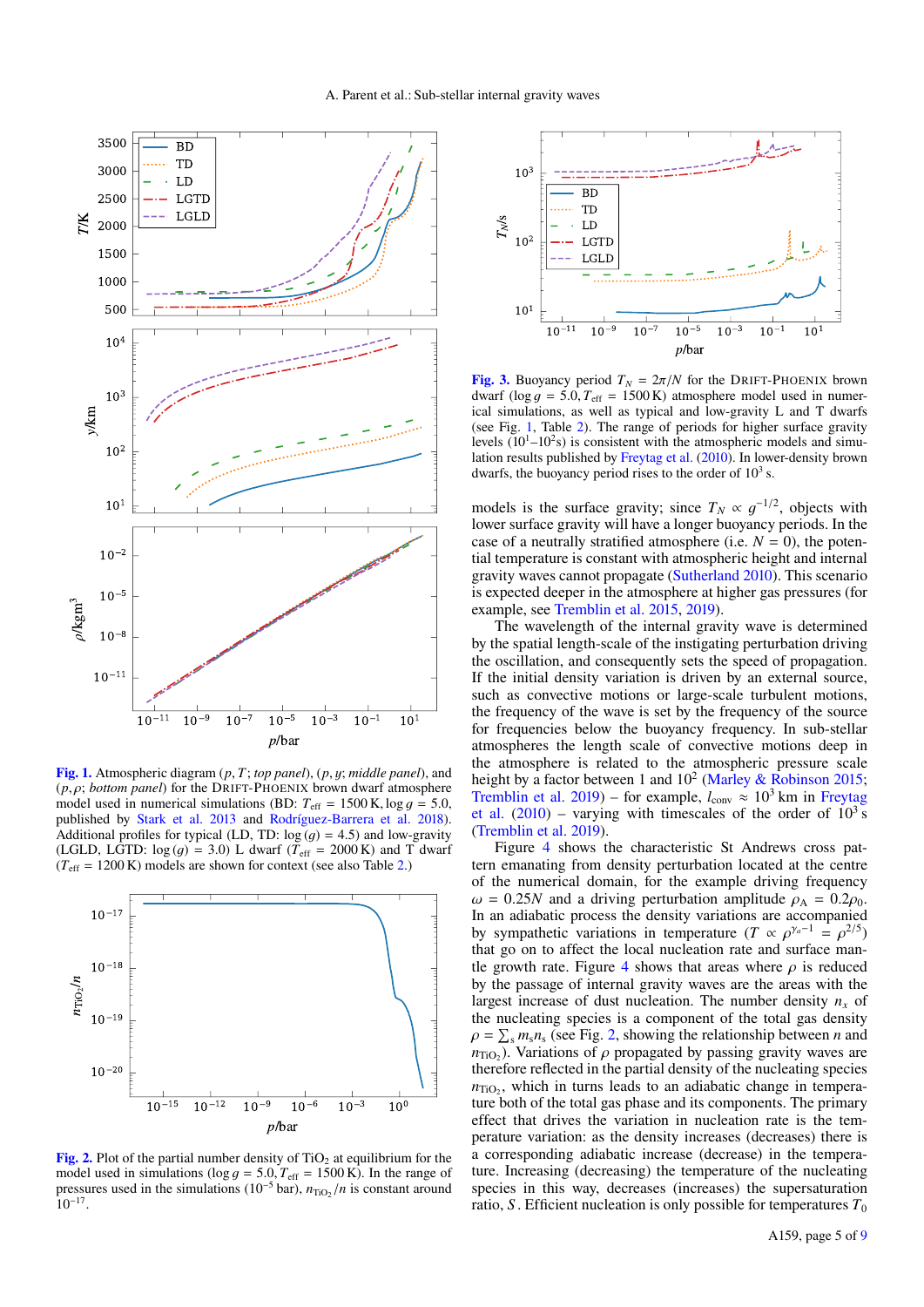

<span id="page-5-0"></span>**[Fig. 4.](http://dexter.edpsciences.org/applet.php?DOI=10.1051/0004-6361/201937063&pdf_id=0)** 2D map of  $\rho_1/\rho_0$  (*top panel*),  $J_{*,1}/J_{*,0}$  (*middle panel*) and  $\gamma_1/\gamma_0$ (*bottom panel*) after one oscillation period. For this example, waves are driven at  $\omega = 0.25 N$ , and the amplitude of the driving perturbation  $\rho_A = 0.2 \rho_0$ . The vertical line shows the location of the slice used to measure the wave response, at a distance  $X(\omega)$  from the centre of the domain so that  $X(\omega) = X_{ref}\omega_{ref}/\omega$ .

such that  $S(T_0) \gg 1$  [\(Helling et al.](#page-8-13) [2001\)](#page-8-13); therefore, increasing (decreasing) the temperature can yield a corresponding decrease (increase) in the supersaturation ratio, *S* , and hence a decrease (increase) in the nucleation rate. The nucleation rate is strongly dependent on the supersaturation ratio and hence the temperature; therefore, local over-densities in the atmosphere as a result of an internal gravity wave can decrease the local nucleation rate; whereas, local under-densities can increase the nucleation rate.

If there is an established particulate onto which material from the atmospheric gas can be absorbed, the growth rate can be also be affected by the passage of an internal gravity wave. In this scenario, an increase (decrease) in the local density, then the number of gas particles passing through a target area per unit time also increases (decreases), and so does the number of interactions per unit time that occurs between the seed particulates and the atmospheric species.

To quantify the impact of the waves on dust nucleation and growth, we ran simulations for a range of driving frequencies and perturbation amplitudes. The density, nucleation and growth responses are presented in Fig. [5.](#page-5-1) To obtain results comparable across varying frequencies, the values used for plotting were measured for  $\tau = T_{\omega}$ , where  $T_{\omega}$  is the period of the driving oscillations, and normalised to their values at static equilibrium in the centre of the numerical domain. In order to obtain results



<span id="page-5-1"></span>[Fig. 5.](http://dexter.edpsciences.org/applet.php?DOI=10.1051/0004-6361/201937063&pdf_id=0) Plots of  $\rho_1/\rho_0$  (*top panel*),  $J_{*,1}/J_{*,0}$  (*middle panel*), and  $\gamma_1/\gamma_0$ (*bottom panel*) after one period of an internal gravity wave, as a function of the amplitude of the density perturbation used to drive the waves. The nucleation plot shows a strong non-linear increase in response to increased perturbation amplitude, more pronounced with low driving frequencies. The impact on dust growth is much weaker, and growth increases with the driving frequency. The measurements are taken as the maximum values along a vertical slice of the numerical domain, located at a distance  $X(\omega)$  from the centre of the domain so that  $X(\omega)$  =  $X_{\text{ref}}\omega_{\text{ref}}/\omega$ .

comparable across a range of frequencies, the measurements were taken as the maximum values for  $\rho_1$ ,  $J_{*,1}$ , and  $\gamma_1$  along a vertical slice of the numerical domain, located at a distance  $X(\omega)$ from the centre of the domain so that  $X(\omega) = X_{ref} \omega_{ref} / \omega$ , where  $X_{\text{ref}}$  is the location of the slice picked for a reference case at  $\omega_{\text{ref}}$ .

As the perturbation amplitude increases the density amplitude of the resulting wave response linearly increases by up to a factor 1.5, consistent with the linear regime assumed (top panel, Fig. [5\)](#page-5-1). In contrast, the resulting nucleation rate (middle panel, Fig. [5\)](#page-5-1) increases non-linearly with the perturbation amplitude by up to a factor 20 in the most favourable scenario ( $\omega = 0.25N$ ,  $\rho_A = 0.2 \rho_0$ ). This is a result of the complex non-linear dependence of the nucleation rate  $(Eq. (26))$  $(Eq. (26))$  $(Eq. (26))$ , and not as a consequence of a non-linear evolution of the internal gravity wave, since our simulations are conducted in the linear regime only. This implies that if the internal gravity wave were to evolve non-linearly, the corresponding nucleation rate could exhibit an enhanced nonlinear response, giving greater nucleation rate values. A similar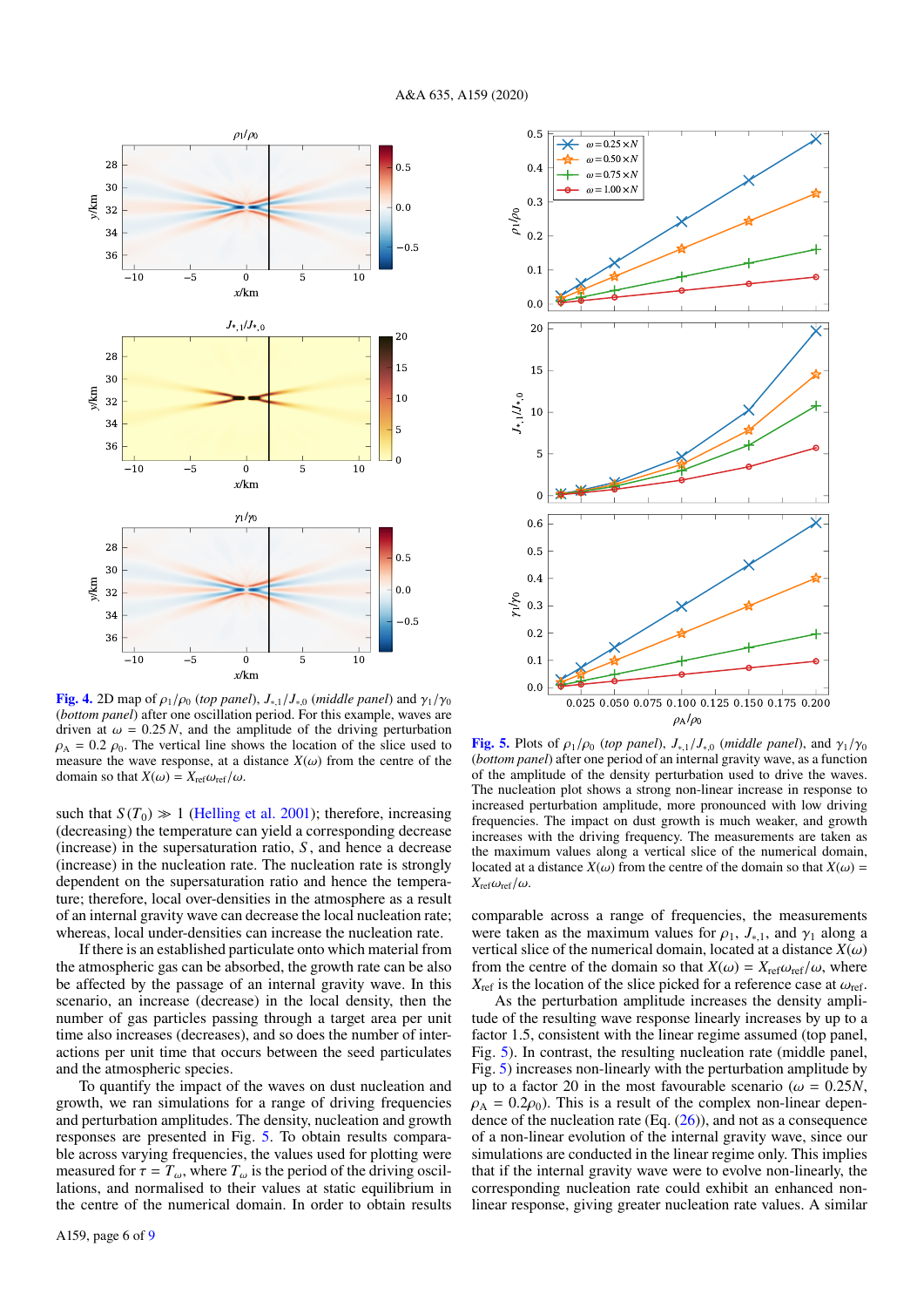assertion can be made regarding the mantle growth rate (bottom panel, Fig. [5\)](#page-5-1): the mantle growth rate increases by up to a factor 1.6 as a non-linear function of the perturbed density,  $\gamma \propto \rho T^{1/2} = \rho^{(\gamma_a - 1)/2}$ ; however, the non-linear dependence is less pronounced than that for the nucleation rate. The normalised growth rate  $\gamma_1/\gamma_0$  is independent of the fraction of the surrounding gas composed of the accreting species *f*<sup>s</sup> . Varying the spatial scale of the initial density perturbation does not affect the amplitude of the wave response.

When  $\omega > N$ , internal gravity waves cannot propagate since the system cannot respond quick enough to the imposed driven perturbation and the waves are evanescent. When  $\omega \leq N$ , internal gravity waves can freely propagate, where the interplay between the driving frequency and the local buoyancy frequency results in greater response amplitudes for lower driving frequencies than for frequencies approaching the natural buoyancy frequency of the system (see Fig. [5\)](#page-5-1). As the generated wave propagates away from the oscillation source, it encounters regions of differing background density and hence local buoyancy frequency. In response, the wave amplitude, speed, and wavelength change in harmony to conserve wave energy. For example, if the wave propagates into regions of lower-density (higher-density), the amplitude of the wave increases (decreases), the wave speed increases (decreases), and the wavelength decreases (increases) in sympathy. If the wave encounters a region where its frequency is greater than the local buoyancy frequency, the wave ceases to propagate.

The numerical simulations presented in Fig. [5](#page-5-1) are normalised to equilibrium reference values, aiding in their generalisation to other brown dwarf and exoplanet models. For example, the density response (top plot, Fig. [5\)](#page-5-1) and the dust growth rate response (bottom plot, Fig. [5\)](#page-5-1) are indicative of the typical response expected in atmospheric models beyond the exemplar presented. In contrast, the nucleation rate response is more complex and is driven by three main parameters: the ambient gas temperature *T*, the total gas pressure *p*, and the number density  $n<sub>x</sub>$  of the nucleating species *x*. These interdependent parameters depend upon a number factors, including the chemical composition of the atmosphere and the chemical processes involved (eg. see [Helling et al.](#page-8-33) [2017;](#page-8-33) [Lee et al.](#page-8-19) [2015,](#page-8-19) [2018\)](#page-8-34). To investigate the nucleation rate response, we explored the parameter space of the key atmospheric variables, in order to contextualise the results beyond the exemplar atmospheric model considered. Varying *T*eff and log g explicitly instead can obfuscate the physical picture leading to the underlying cause of the nucleation rate variations and can be misleading when dealing with microphysical processes. Figure [6](#page-6-0) shows the contour of the change in nucleation rate *J*∗,<sup>1</sup> (normalised to the total nucleation rate *J*∗) for a range of background temperatures  $T_0 \in [500 \text{ K}, 1200 \text{ K}]$ , pressures  $p_0 \in [10^{-12} \text{ bar}, 10^{-2} \text{ bar}]$ , and  $n_{\text{TiO}_2}/n \in [10^{-20}, 10^{-5}]$  to cover a wide range of values from contemporary models (see Fig. 4, [Lee et al.](#page-8-19) [2015;](#page-8-19) Fig. 4, [Helling et al.](#page-8-35) [2008a;](#page-8-35) Fig. 2, [Stark](#page-8-24) [et al.](#page-8-24) [2013\)](#page-8-24).

For the top plot of Fig. [6,](#page-6-0) we set  $p_0 \approx 4 \times 10^{-5}$  bar (taken from the centre of the domain shown in Fig. [4\)](#page-5-0) and vary  $n_{\text{TiO}_2}/n$ and  $T_0$ . For the bottom plot, we held  $n_{\text{TiO}_2}/n = 10^{-17}$  (see Fig. [2\)](#page-4-2). We computed *J*∗,<sup>1</sup> using perturbed values of temperature  $T_1$  and pressure  $p_1$ . We obtained those values using the adiabatic equations of state, assuming a density perturbation resulting from the passage of an internal gravity wave in the most favourable scenario  $\rho_1/\rho_0 = \pm 0.48$  as shown in Fig. [5.](#page-5-1) We note that as a result of the wide exploration of parameter space, not all points in Fig. [6](#page-6-0) correspond to a self-consistently calculated *pT* atmospheric equilibrium state.



<span id="page-6-0"></span>[Fig. 6.](http://dexter.edpsciences.org/applet.php?DOI=10.1051/0004-6361/201937063&pdf_id=0) Contour of the change in nucleation rate *J*∗,<sup>1</sup> (normalised to the total nucleation rate  $J_*$ ), as a function of equilibrium temperature  $T_0$ ,  $n_{\text{TiO}_2}/n$  (*top panel*) and equilibrium gas pressure  $p_0$  (*bottom panel*). The atmospheric profiles for the brown dwarf model used for simulations (BD:  $T_{\text{eff}} = 1500 \text{ K}$ ,  $\log g = 5.0$ ), as well as typical (LD,TD) and low-gravity (LGLD, LGTD) L and T dwarfs are plotted for context (see model details in Table [2;](#page-3-6) Fig. [1\)](#page-4-0). The circle on both panels indicate the conditions present in the model used for simulations at the centre of the domain.

Figure [6](#page-6-0) shows that the increase in nucleation rate *J*∗,<sup>1</sup> makes up a larger portion of the total nucleation rate at higher temperatures, lower background pressures (top plot), and lower  $n_{\text{TiO}_2}/n$ (bottom plot). These conditions are unfavourable to efficient nucleation, resulting in very small values of *J*∗,0. However, the passage of an interval gravity wave can produce temporary, localised conditions allowing nucleation to occur at an enhanced rate. While that increase in nucleation may not be large in absolute terms, it is much larger than the background values, and leads to a large relative increase. This is consistent with results obtained by [Helling et al.](#page-8-13) [\(2001\)](#page-8-13) for simulated sound waves.

To elucidate this point further, we consider a slice of constant  $n_{\text{TiO}_2}/n$  in the top plot of Fig. [6.](#page-6-0) As the temperature increases the equilibrium nucleation rate decreases which inhibits the growth of TiO<sub>2</sub> clusters since nucleation favours cooler temperatures. As a result, the nucleation rate enhancement *J*∗,<sup>1</sup> due to the passage of an internal gravity wave relative to the equilibrium *J*∗,<sup>0</sup> is diminished leading to an increase in *J*∗,1/*J*∗. The opposite occurs if the temperature decreases, leading to an increase in  $J_{*1}/J_{*}$ . A similar response is evident when considering a slice of constant  $p_0$  in the bottom plot of Fig. [6.](#page-6-0)

Further to this, we consider a slice of constant background temperature in the top plot of Fig. [6.](#page-6-0) As  $n_{\text{TiO}_2}/n$  increases, the equilibrium nucleation rate increases due to the increased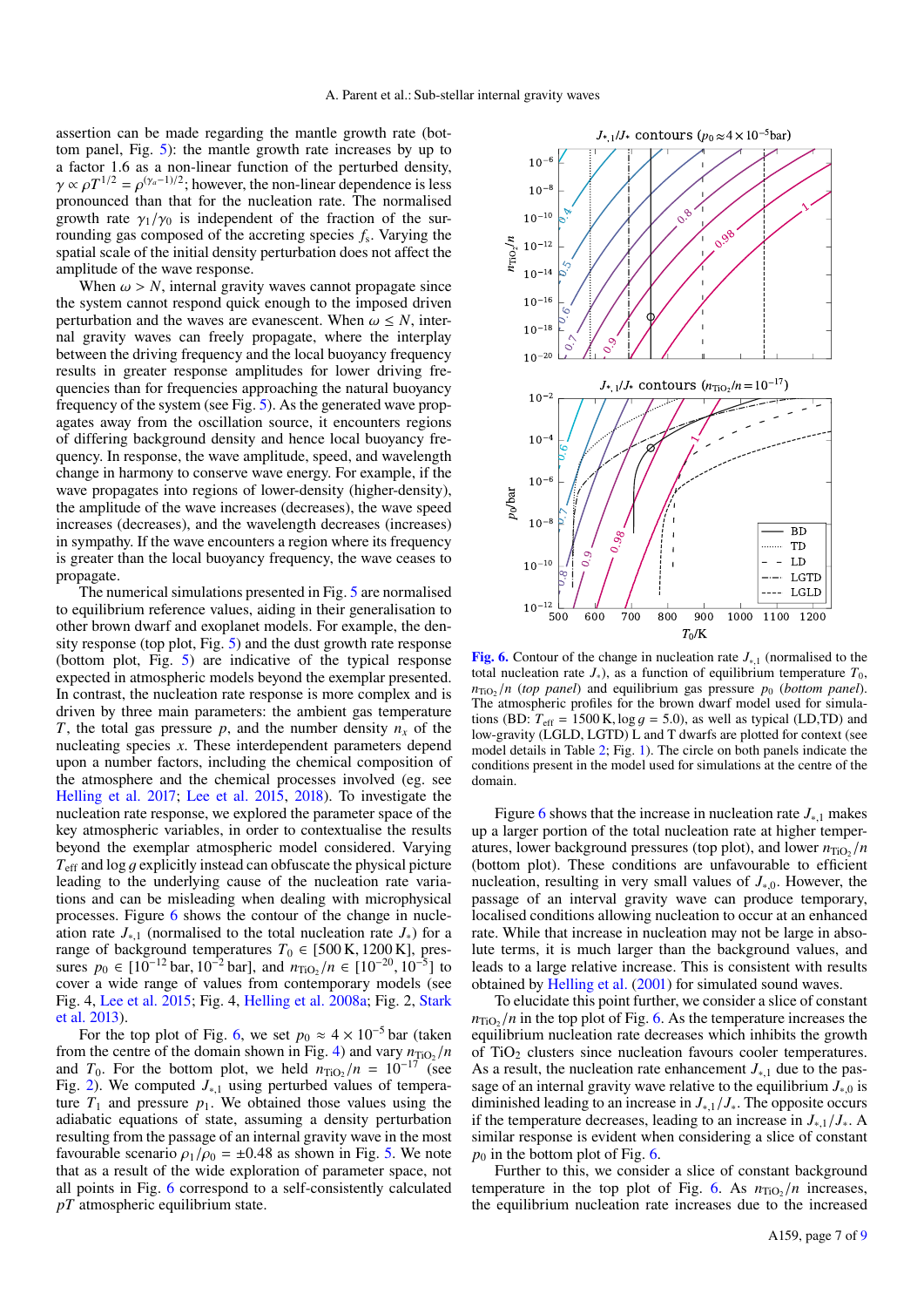supersaturation ratio  $S$ , since the gas-phase  $TiO<sub>2</sub>$  molecules are more likely to cluster and nucleate. As a result, *J*∗,<sup>1</sup> is diminished relative to the equilibrium  $J_{\ast,0}$ , leading to a decrease in  $J_{\ast,1}/J_{\ast}$ . Similarly, consider a constant slice of temperature *T* in the bottom plot of Fig. [6:](#page-6-0) increasing the background pressure leads to a greater absolute  $TiO<sub>2</sub>$  density  $n_{TiO<sub>2</sub>}$ , resulting in an increased background nucleation rate and lower relative increase due to the passage of an internal gravity wave  $J_{*,1}/J_*$ . If  $n_{\text{TiO}_2}/n$  decreases the opposite case occurs, leading to an increase in  $J_{*1}/J_{*}$ .

To place the relative nucleation rate *J*∗,1/*J*<sup>∗</sup> in a wider context, in the bottom plot of Fig. [6](#page-6-0) we overplot the *pT* profiles for the brown dwarf model used for the numerical simulations and of typical and low-gravity L and T dwarfs (see Fig. [1](#page-4-0) and Table [2\)](#page-3-6). Furthermore, in the top plot of Fig. [6](#page-6-0) we plot the line of constant temperature corresponding to an atmospheric pressure of  $p_0 \approx 10^{-5}$  bar for each of the model atmospheres considered. We note that each model profile has self-consistently calculated nucleation rate as a function of atmospheric pressure  $p_0$ , temperature  $T_0$ ,  $n_{TiO_2}$  and atmospheric chemistry that may not correspond to a singular point on the parameter space contours. Therefore, these profiles give a helpful indication of the impact of internal gravity waves on the nucleation rate for the variety of sub-stellar objects considered. For example, we consider the solid line ( $T_{\text{eff}}$  = 1500 K, log  $q = 5.0$ ) in the top plot of Fig. [6.](#page-6-0) For  $n_{\text{TiO}_2}/n = 10^{-17}$ , we can deduce  $J_{*,1}/J_* \approx 0.95$ , equivalent to  $J_{*,1} \approx 20 J_{*,0}$ , which is consistent with the data shown in Fig. [2.](#page-4-2) The same result can be obtained using the solid line in the bottom plot, taking  $p_0 \approx 4 \times 10^{-5}$ . The intersection of the constant pressure line and the model line yields  $J_{*1}/J_{*} \approx 0.95$  $(J_{*,1}$  ≈ 20 $J_{*,0}$ ).

In general, Fig. [6](#page-6-0) demonstrates that the impact of internal gravity waves on the nucleation rate is significant across the substellar objects considered. The profiles in Fig. [6](#page-6-0) show that the strongest relative increases in nucleation are obtained when the conditions at equilibrium are less suited for efficient nucleation, which leads to any increase caused by the passage of a gravity wave to be comparatively large. This is visible on the top plot, where the warmer L dwarf models (LD:  $T_{\text{eff}} = 2000 \text{ K}$ ,  $\log g$  = 4.5; LGLD:  $T_{\text{eff}} = 2000 \text{ K}$ ,  $\log g = 3.0$ ) are linked to strong increase in nucleation for a wider range of  $n_{\text{TiO}_2}/n$  than the cooler T dwarf models (TD:  $T_{\text{eff}} = 1200 \text{ K}$ ,  $\log g = 4.5$ ; LGTD:  $T_{\text{eff}} =$ 1200 K,  $\log q = 3.0$ ). Similarly, the *pT* profiles on the bottom plots show that for a constant  $n_{\text{TiO}_2}/n$ , the warmer L dwarwillf models exhibit a stronger relative increase in nucleation than T dwarf models.

### <span id="page-7-0"></span>**5. Discussion**

This paper has investigated and characterised the effect of linear internal gravity waves on the evolution of dust clouds in substellar (brown dwarf and gas giant exoplanetary) atmospheres for the first time. We have shown that in numerical fluid simulations, the passage of an internal gravity wave leads to an increase of dust nucleation by up to a factor 20, and an increase of dust mantle growth rate by up to a factor 1.6. Through an exploration of the wider sub-stellar parameter space, we have shown that, in absolute terms, the increase in dust nucleation due to internal gravity waves is stronger in cooler (T dwarfs) and  $TiO<sub>2</sub>$ -rich sub-stellar atmospheres. The relative increase, however, is greater in warm (L dwarf) and  $TiO<sub>2</sub>$ -poor atmospheres due to conditions that are less suited for efficient nucleation at equilibrium. This latter point is important since the stronger the contrast between the perturbed and equilibrium values, the better the chance of detecting an observable signal. Recent observations [\(Marocco et al.](#page-8-36) [2014\)](#page-8-36) and models [\(Hiranaka et al.](#page-8-37) [2016\)](#page-8-37) suggest that the extreme reddening of some L dwarfs could be due to a dust haze layer high up in their atmosphere, which could potentially be impacted by internal gravity waves.

The presence of the signature of an internal gravity wave in the spectra of a brown dwarf could indicate the presence of convection deep in the atmosphere or, in the case of a terrestrial exoplanetary atmosphere, that the body has a rocky, solid surface with relief, since such features are known to trigger the buoyancy oscillation required to generate the waves [\(Roeten et al.](#page-8-15) [2019\)](#page-8-15). In such a scenario, the wavelength of the resulting wave could give an indication of the scale of the perturbing feature. Further investigation into the non-linear evolution of internal gravity waves could potentially yield greater variations in atmospheric density and nucleation rate. Moreover introducing additional effects, such as the Coriolis effect and dynamical equilibria, and investigating their impact on the evolution of internal gravity waves and the resulting cloud cover, might yield further insight into inhomogeneous cloud coverage in sub-stellar atmospheres.

Additionally, observations of the photometric variability resulting from the propagation of an internal gravity wave could provide a novel way of diagnosing the atmospheric gas density. We consider two identical, adjacent vertical atmospheric profiles. We assume that one profile contains a gas over-density of amplitude  $\rho_1$ , and a corresponding dust over-density  $\rho_{d1}$ , that occurs over a spatial length scale  $L_0$ , as the result of a propagating internal gravity wave. The ratio of the spectral flux density *S* from both can be expressed in terms of their respective optical depths,

$$
\frac{S_1}{S_0} \approx \exp\left(\tau_1 - \tau_0\right) \tag{49}
$$

where

$$
\tau_i = \int_0^D \sum_s \kappa_s \rho_s \, \mathrm{d}l,\tag{50}
$$

and we have assumed that the solid angle subtended by the features is the same. In a simple approach, we only consider absorption contributions from the gas and the dust in the atmosphere. To simplify matters further, we assume a total mean opacity to represent the contributions from the gas  $\kappa_{\varrho}$  and from the dust  $\kappa_d$  respectively. The non-zero contributions of the optical depth integral over the extent of the atmosphere *D*, can be approximated to give,

$$
\frac{S_0}{S_1} \approx \exp\left[L_0(\kappa_{\rm g}\rho_1 + \kappa_{\rm d}\rho_{\rm d1})\right].\tag{51}
$$

In the linear regime, Fig. [5](#page-5-1) maps the normalised amplitude of the driving density perturbation,  $\rho_A/\rho_0$ , to the normalised amplitude of the resulting density,  $\rho_1/\rho_0$ , and nucleation rate,  $J_{*1}/J_{*0}$ , wave response,

$$
\frac{\rho_1}{\rho_0} = \chi \frac{\rho_A}{\rho_0},\tag{52}
$$

$$
\frac{J_{*1}}{J_{*0}} = \delta \frac{\rho_A}{\rho_0},\tag{53}
$$

<span id="page-7-1"></span> $\chi$  and  $\delta$  are functions of  $\rho_A/\rho_0$ . Therefore, the ratio of flux densities can be expressed as,

$$
\frac{S_0}{S_1} \approx \exp\left[L_0(\chi \kappa_{\rm g} \rho_{\rm A} + \kappa_{\rm d} \rho_{\rm d1})\right]
$$
 (54)